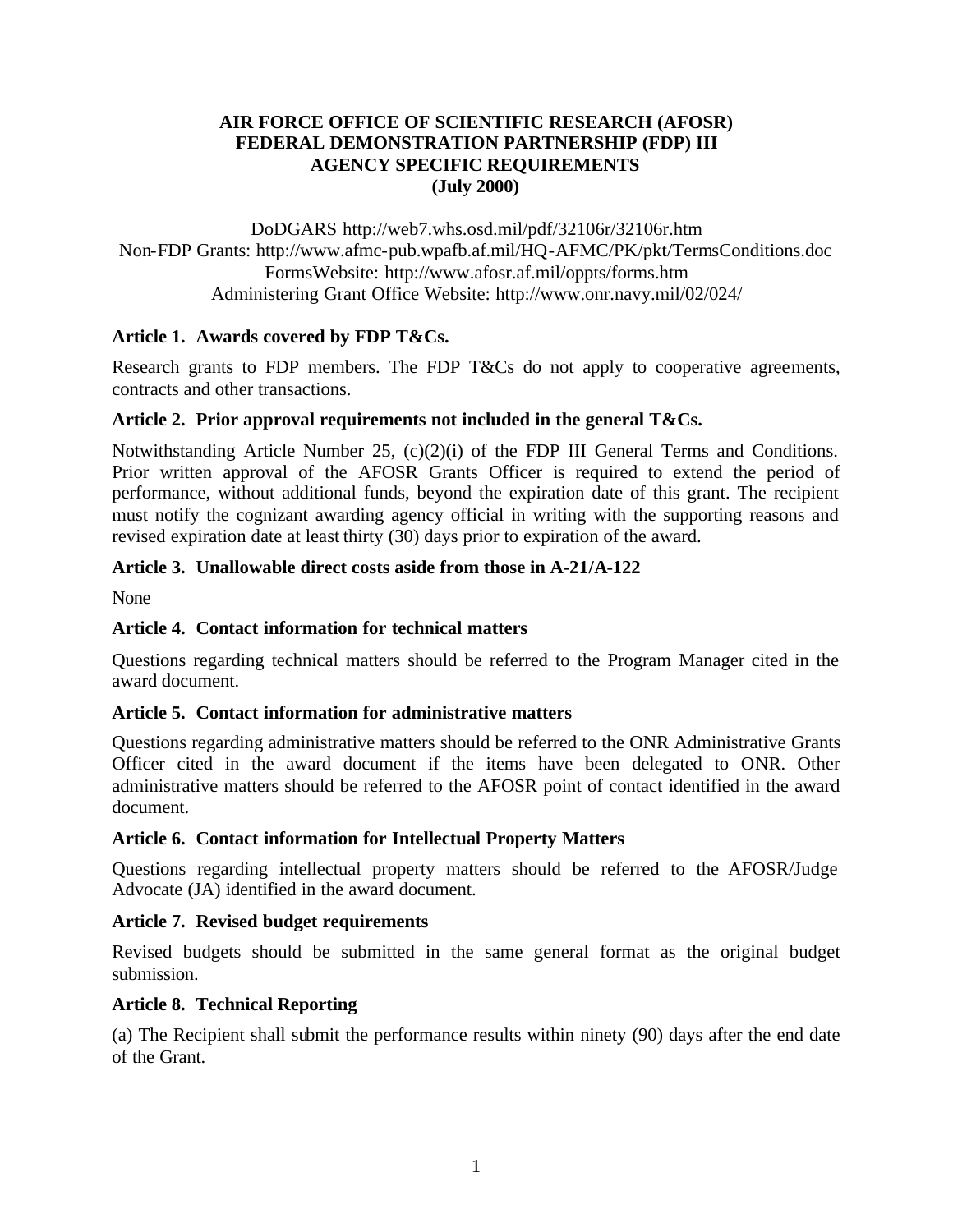(b) The Recipient shall include a completed "Report Documentation Page" Standard Form SF 298 as the last page of the performance results prepared under this Grant. The form and instructions are available on the AFOSR's Home Page at http://www.afosr.af.mil/oppts/forms.htm. However, Block 12.a. of the SF 298 should be completed with the following distribution/availability statement "Approved for public release; distribution is unlimited."

## **Article 9. Financial Reporting**

Financial reporting requirements are cited in the award document.

### **Article 10.Incremental Funding Actions**

No additional documentation is required to trigger incremental funding.

## **ARTICLES**

- **12. Payment**
- **13. Extensions Without Additional Funds**
- **14. Non-Federal Audits**
- **15. Equipment**
- **16. Supplies**
- **17. Intangible Property**
- **18. Termination**
- **19. Enforcement**

# **ARTICLES WITH NO FDP REFERENCE**

- **20. Option to Renew**
- **21. Modifications**
- **22. Using Technical Information Resources**
- **23. Delegation of Administration**
- **12. Payment**

# **REFERENCE: FDP Article 22**

Payment methods will be described in the award document. If payments are made by scheduled payment the Government may unilaterally adjust the schedule of payments and/or reduce the total amount of the award, or take other actions permitted by A-110 if the recipient's balance of cash on hand becomes excessive as determined Government by monitoring "Federal Cash Transactions Report", Standard Form (SF 272).

# **15. Equipment**

# **REFERENCE: FDP ARTICLE 34**

Title to all equipment purchased or fabricated with research funds or recipient cost sharing funds, as direct costs of the project or program, shall unconditionally vest in the recipient upon acquisition without further obligation to the Federal Government.

# **16. Supplies**

# **REFERENCE: FDP ARTICLE 35.3**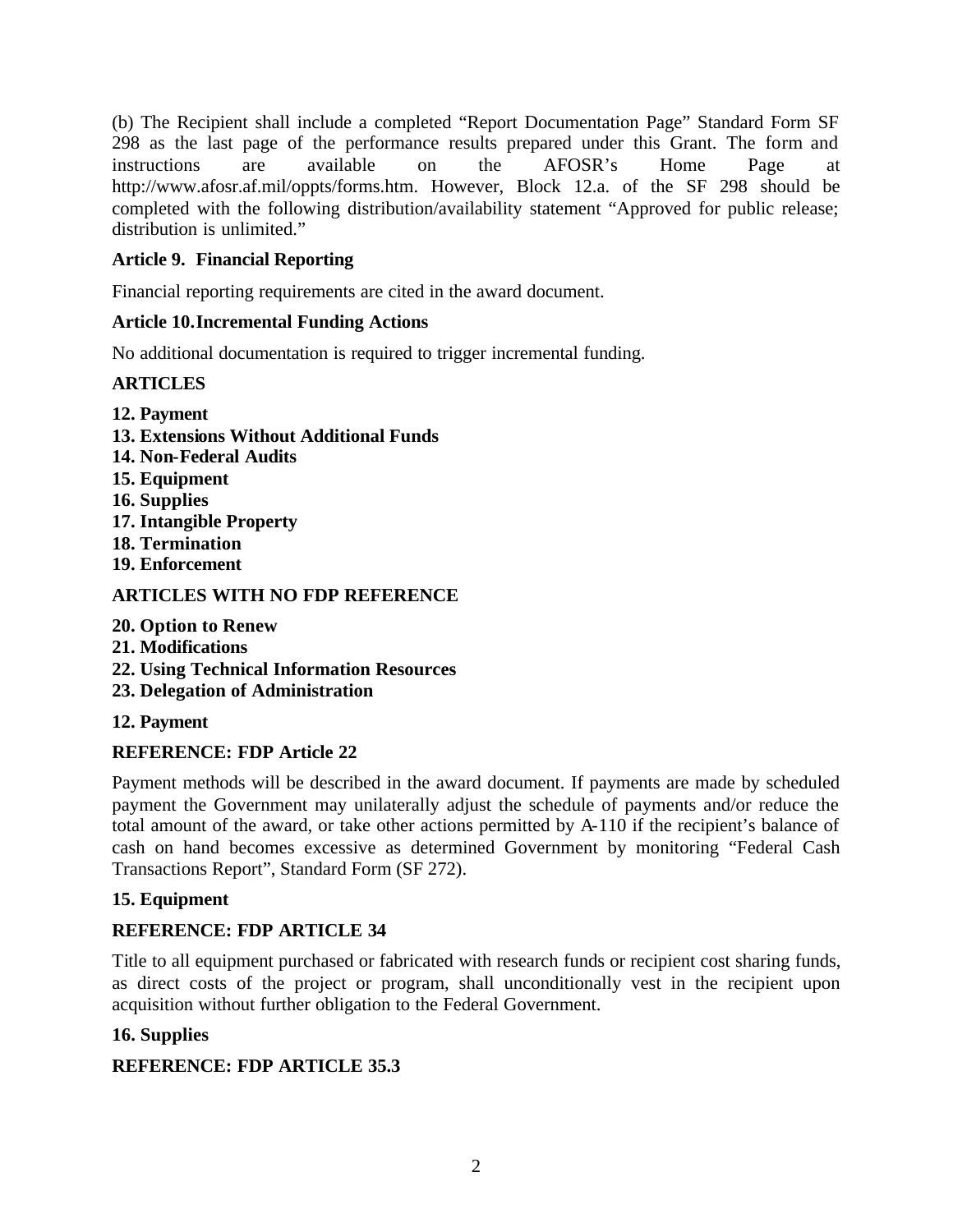Notwithstanding FDP Article Number 35 (a), title to supplies and other expendable property shall vest in the recipient providing the residual inventory of unused supplies does not exceed \$5,000 in total aggregate value upon termination or completion of the project or program. If the value of residual supplies exceeds \$5,000, the provisions of OMB Circular A<sup>110</sup> Section 35, apply.

### **17. Intangible Property**

## **REFERENCE: FDP ARTICLE 36**

This article is supplemented as follows. The recipient shall file an Invention (Patent) Report on the DD Form 882, *Report of Inventions and Subcontracts,* within 90 days of completion or termination of this agreement. The recipient shall submit the original and one copy to the AFOSR's Staff Judge Advocate's office. Annual invention reporting will be documented on the performance report(s) submitted to the AFOSR Program Manager. The agreement cannot be closed until the recipient delivers to the Government all disclosures of subject inventions required by this agreement.

#### **18. Termination**

### **REFERENCE: FDP ARTICLE 61**

In case of a partial or full termination by the recipient, the recipient shall provide the required written termination notice to the AFOSR Grants Officer at least 30 calendar days prior to the effective date of termination.

#### **19. Enforcement**

### **REFERENCE: FDP ARTICLE 62**

The recipient shall submit claims arising out of or relating to this grant in writing to the AFOSR Grants Officer and shall specify the nature and basis for the relief requested and includes all data that supports the claim. The recipient and Grants Officer shall attempt to resolve all issues at the Grants Officer level. The continuing rights of the Government and responsibilities of the recipient regarding Disputes, Claims, and Appeals are as stated in DoDGARs 22.815.

### **ARTICLES WITH NO FDP REFERENCE**

### **20. Option to Renew**

The Government reserves the right to exercise the Option(s) unilaterally

#### **21. Modifications**

(a) Recipients shall submit requests to modify the agreement to the grants officer before the desired effective date. The grants officer may issue a modification unilaterally approving the request. Examples of unilateral modifications include approving time extensions without additional funding or a change in principal investigator and providing additional funding.

(b) The grants officer and the administrative grants officer may unilaterally make minor or administrative modifications (e.g., changes in the paying office or appropriation data, changes to Government personnel identified in the grant, etc.).